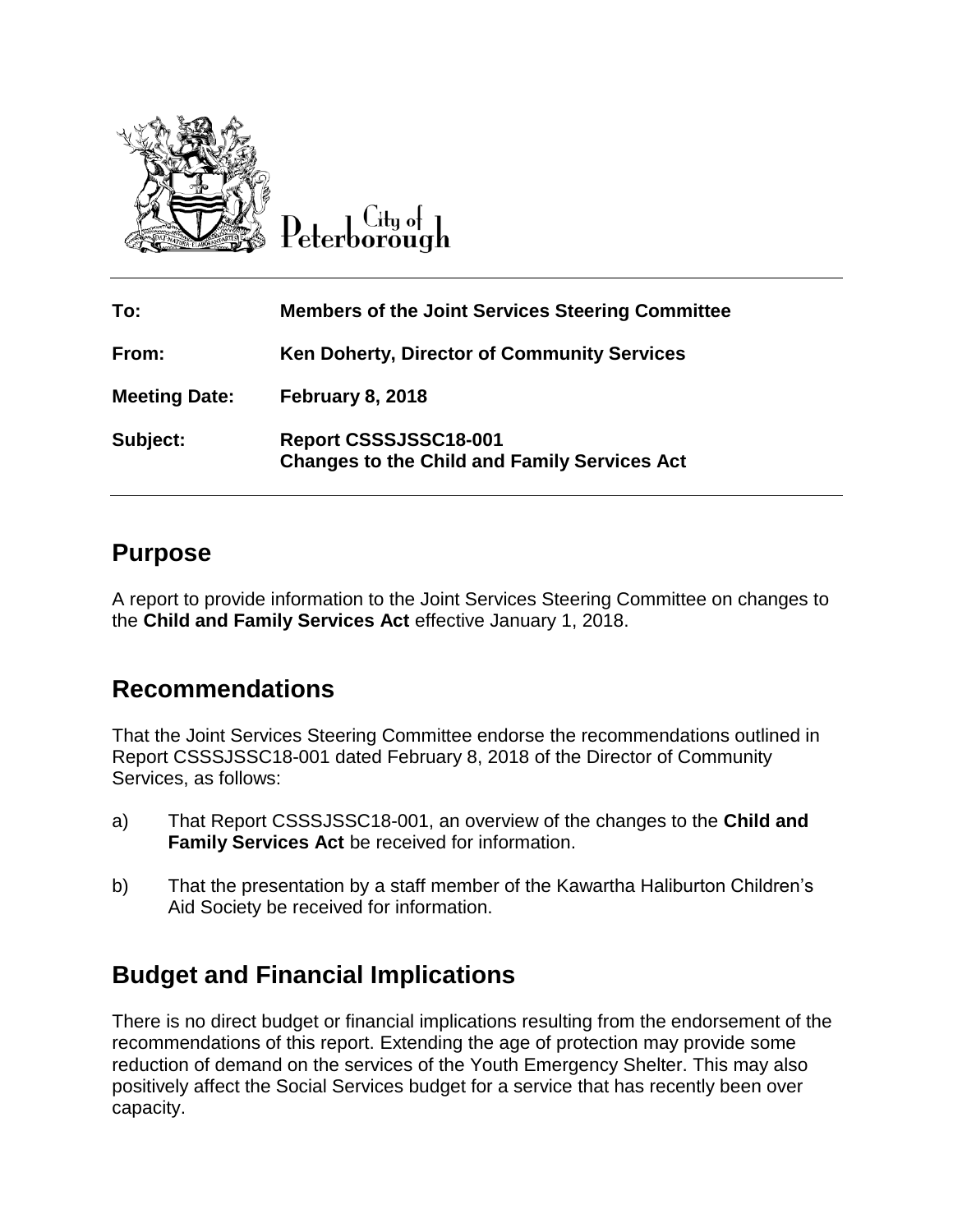## **Background**

On June 1, 2017, Bill 89, the **Supporting Children, Youth and Families Act, 2017**  was passed by the Ontario Legislature and received Royal Assent. The Act includes repealing the **Child and Family Services Act (CFSA)** and enacting the **Child, Youth and Family Services Act, 2017 (CYFSA)** in its place, once proclaimed. It also includes amendments to the CFSA while it is still in force to provide a full range of child protection services to youth to their 18th birthday, including a new Voluntary Youth Services Agreement (VYSA) for those youth who require out of home placement. The amendments to the CFSA will come into force on January 1, 2018. It is anticipated that the **Child, Youth and Family Services Act** will be proclaimed in April 2018.

The objective of this change is to support the delivery of child protection services for 16 and 17-year-old youth in need of protection. By increasing the age of protection to include all children under the age of 18 years, 16 and 17-year-olds who are in need of protection will be eligible for the full range of child protection services, which will give them a better opportunity to get the support they need, reach their full potential, and have better outcomes as they transition to adulthood.

Key changes include:

- The full range of child protection services will be provided to 16 and 17 year olds up to their  $18<sup>th</sup>$  birthday;
- A new voluntary agreement will be available for 16 and 17 year old youth who require out of home placement and supports;
- Continued Care and Support for Youth will be provided to youth where a voluntary service agreement expires at their 18<sup>th</sup> birthday.

The change in legislation means 16 and 17 year old youth may voluntarily engage with the Kawartha Haliburton Children's Aid Society (KHCAS) system of care for services and supports. The youth must be in need of protection, as defined within the Act. This requires an assessment by CAS. They will be offered the same services as other youth in care through their signing of a voluntary agreement. If the youth will not sign the voluntary agreement, KHCAS will assess the situation to determine next steps and if need be the youth may be apprehended under a court order.

The outcome of these changes will mean:

• Social Services will work closely with KHCAS in establishing clear communications and protocols related to youth involved with Social Services that may be in need of protection;